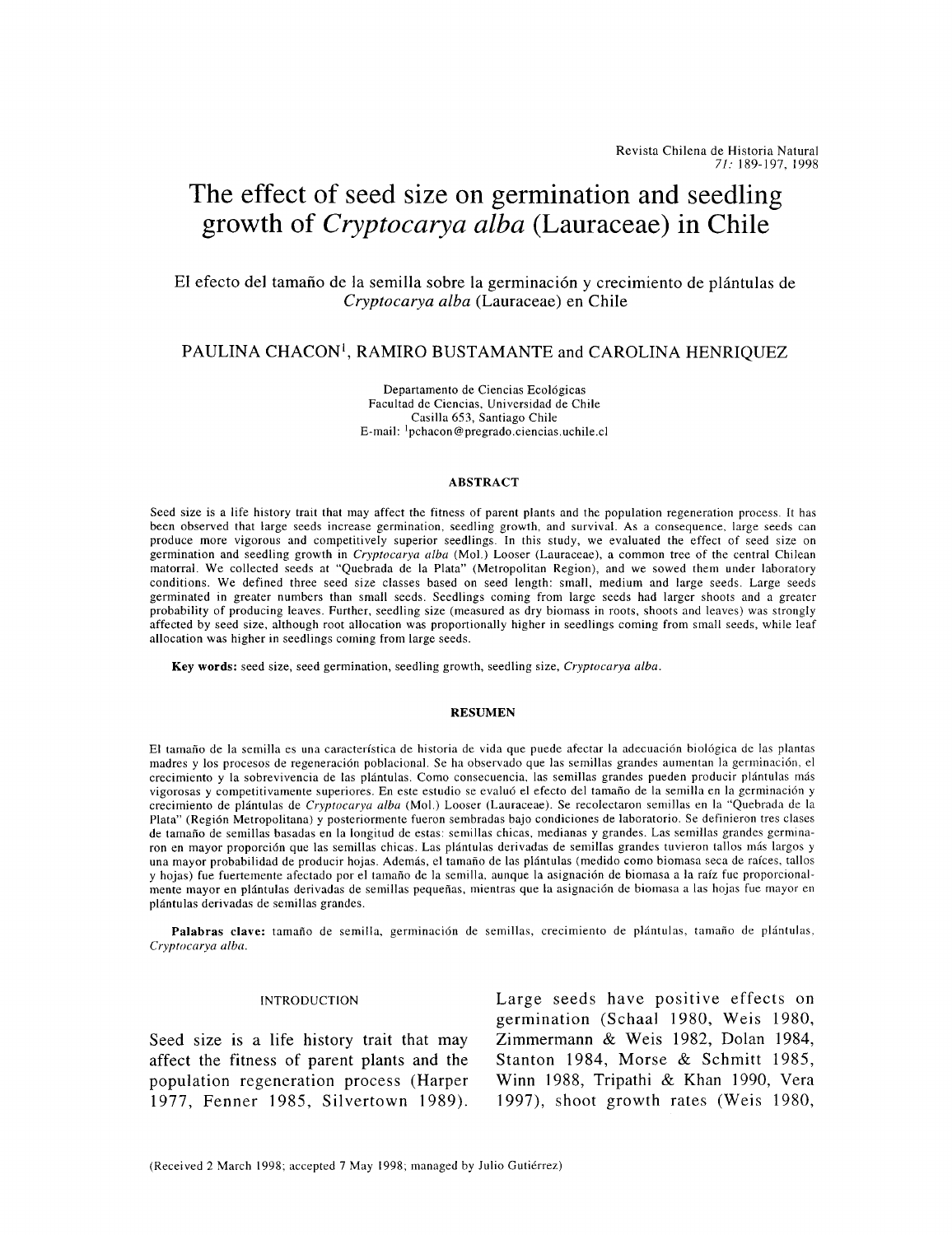Zimmermann & Weis 1982, Bonfil 1998), seedling biomass (Weis 1980, Howe & Richter 1982, Dolan 1984, Stanton 1984, Morse & Schmitt 1895, Hendrix et al. 1991, Bonfil 1998), and seedling survival (Schaal 1980, Morse & Schmitt 1985, Wulff 1986, Tripathi & Khan 1990, Vera 1997). Thus, seedlings originated from large seeds have greater competitive abilities in late-successional habitats (Salisbury 1942), in areas where water stress is an important source of seedling mortality (Baker 1972, Venable & Brown 1988) or in places where the duration of the growth season is short (McWilliams et al. 1968). One possible explanation for such success is that seedlings originated from large seeds develop deeper and larger roots which allow greater survival and growth when resources are scarce (Harper 1977, Stanton 1984). In some cases, seed size is positively correlated with the size of adults and their reproductive output (Stanton 1984, Dolan 1984).

The aim of this study was to evaluate the effect of seed size on germination and seedling growth in *Cryptocarya alba*  (Lauraceae), a common shade-tolerant tree of Central Chile. First, we documented the size distribution of seeds deposited in the field. Second, we studied the percentage of germination, seedling growth and seedling biomass as a function of seed size under laboratory conditions. Third, we determined the probability that seedlings will produce three or more leaves as a function of seed size.

## METHODS

*Cryptocarya alba* is a sclerophyllous tree distributed in south-facing slopes of the Chilean matorral. Fruits are red, oneseeded drupes with a thin pericarp, birds being the major dispersal agent. Dispersal occurs from March to July and seedling emergence occurs from September to October (Bustamante 1992). Bird-dispersed seeds are easily identified in the field because they are regurgitated intact and without pericarp under perch trees (Bustamante et al. 1996). The seeds are recalcitrant because they lose viability and die during the fifth or sixth month after dispersal (Bustamante et al. 1996).

We collected bird-dispersed seeds at "Quebrada de la Plata", Metropolitan Region (33 $\degree$  28' S and 70 $\degree$  51' W), during May 1996 from the ground and under perch trees. The study area is located in the Mediterranean region of central Chile, characterised by a climate with hot dry summers and cold rainy winters (Armesto & Martinez 1978). For lab experiments, we defined three size classes based on seed length: small (< 12 mm in length), medium  $(12 - 15.9$  mm) and large  $(> 16$  mm). These classes were defined arbitrarily from the seed size distribution observed for birddispersed seeds  $(Fig. 1)$ . Seed length was considered an adequate estimate of seed size because there is a significant and positive correlation between seed length and fresh seed biomass (Spearman Correlation,  $R = 0.87$ ,  $p < 0.0001$ ). Birddispersed seeds show a similar size range



*Fig. 1:* Seed size distribution of bird-dispersed seeds in *Cryptocarya alba* collected at "Quebrada de la Plata" (Metropolitan Region).  $N =$ 238, (the total number of observed seeds).

Distribución de tamaño de semillas dispersadas por aves en *Cryptocarya alba* recolectadas en "Quebrada de Ia Plata" (Región Metropolitana). N = 238, (número total de semilias observadas).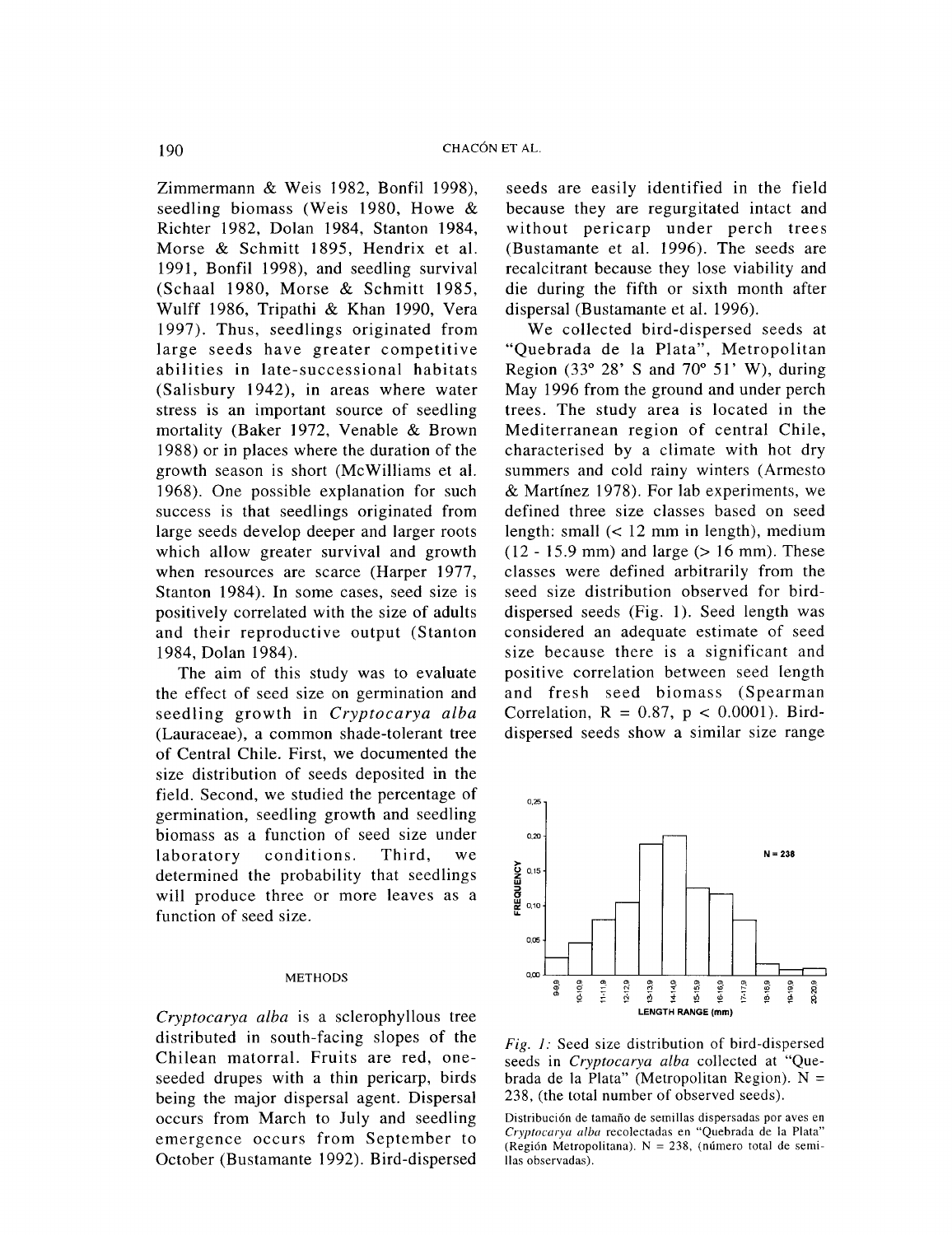to that of gravity-fallen seeds (undispersed seeds): bird-dispersed seeds ranged from 8.4-19 mm  $(14.1 \pm 0.29, 2 \text{ SE})$  and undispersed seeds ranged from 9.0 to 20.2 mm  $(13.8 \pm 0.27, 2 \text{ SE})$ . We used birddispersed seeds because birds are the major dispersal agents and because they remove the pericarp of fruits, and therefore increase germination and establishment significantly (Bustamante et al. 1996).

Thirty seeds of each size class were randomly selected and sown in individual plastic pots filled with topsoil and placed at  $20 \pm 1^{\circ}$  C and water *ad libitum*. The number of germinated seeds was recorded for a period of 2 months every 3 days. We considered that a seed had germinated if the radicle emerged at least 1 mm beyond the seed coat (Tripathi & Khan 1990). During the following two months, shoot length and the number of leaves were recorded every 10 days. Shoot growth rate (SGR) was calculated using the algorithm  $SGR =$  shoot length (t<sub>1</sub>) - shoot length (t<sub>1</sub>)  $/10$  days, with  $t_1$  and  $t_2$  being two consecutive measuring periods. At the end of the experiment, seedlings were placed in a drying oven at 75°C for 72 hours and weighed to the nearest 0.01 mg. Shoots, leaves and roots of each seedling were weighed separately. With this information, we calculated the proportion of biomass allocated to roots, shoots and leaves for each seed size class in relation to total biomass and we compared them by using an ANOVA with data arcsine transformed, to meet the assumptions of the test.

We determined the following probabilities for each seed size class: (1) P(G): probability that a seed germinates, (2) P(S): probability that a germinated seed develops a shoot, and  $(3)$   $P(L)$ : probability that a seedling produces three or more leaves at least of 1cm of length. We obtained a final result for each seed size class by calculating P (L  $|G \cap S|$ : the probability that a seedling will produce leaves given that the seed germinated and developed a shoot.

## RESULTS

The cumulative germination curves differed significantly among the three seed size classes ( $\chi^2$  = 17.6, d.f. = 2, p < 0.05, a posteriori Peto-Peto Wilcoxon test, p < 0.05 for all pair-wise comparisons) (Fig. 2). The final percentage of germination was different for the three seed size classes (Chi-square test for proportions,  $\chi^2$  $= 19.42$ , d.f.  $= 2$ ,  $p < 0.05$ ) (Zokal & Rohlf 1995); medium and large seeds did not differ (78.6% and 86.7% respectively, a posteriori Tukey test,  $p > 0.05$ ), but these two size classes differed significantly from small seeds (43.3%, a posteriori Tukey test,  $p < 0.05$ ). Germination time was significantly higher for medium sized seeds (Kruskall-Wallis test,  $H = 16.86$ ,  $p <$ 0.0001;  $32.54 \pm 3.95$  (X  $\pm$  2 SE),  $39.77 \pm$ 2.86 and 30.92  $\pm$  2.29 days for small, medium and large seeds respectively), while no differences were detected between large and small seeds (a posteriori test,  $p > 0.05$ ) (Siegel & Castellan 1988).

The effect of seed size on shoot length was significant (Repeated Measures ANOVA,  $F = 4.2$ , d.f. = 2, 164;  $p = 0.02$ ; Fig. 3a), but no differences were detected between medium and large seeds (a posteriori Newman-Keuls test,  $p > 0.05$ ). Shoot growth rate was affected by seed size (Repeated Measures ANOVA,  $F =$ 10.5, d.f. = 2, 141;  $p = 0.0002$ ; Fig. 3b). Seedlings coming from small-sized seeds grew at the slowest rate (a posteriori Newman-Keuls test,  $p < 0.05$ ).

Root biomass was significantly different for the three seed size classes (Kruskall-Wallis test,  $H = 32.17$ , d.f. = 2,  $p < 0.0001$ ) being greater in seedlings coming from large seeds, followed by seedlings coming from medium and small seeds (Fig. 4a). Shoot and leaves biomass differed significantly as well (Kruskall-Wallis test,  $H = 15.064$ , d.f. = 2, p = 0.001 and H = 16.197, d.f. = 2,  $p < 0.0001$  respectively; Fig. 4a). However, we only observed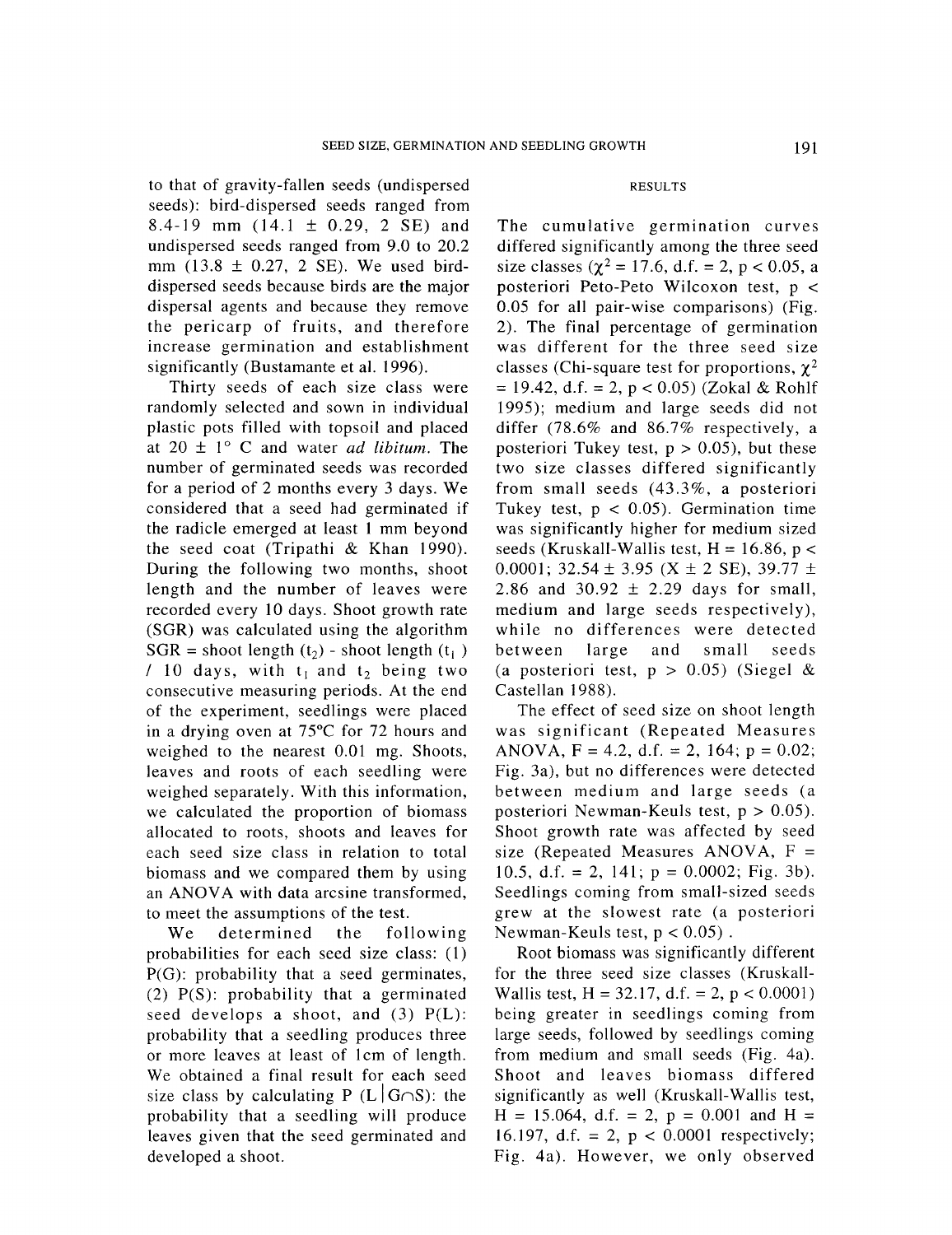

*Fig. 2:* Cumulative percentage germination curves of three seed size classes of *Cryptocarya alba* . The initial number of seeds placed for each seed size class was 30. Curvas del porcentaje de germinaci6n acumulado de las tres clases de tamafio de semillas de *Cryptocarya*  alba. El número inicial de semillas dispuestas por cada clase de tamaño fue de 30.

significant differences between seedlings coming from small and large seeds in the case of shoots (a posteriori test,  $p < 0.05$ ) and between seedlings coming from small and medium seeds, and seedlings from small and large seeds in the case of leaves (a posteriori test,  $p < 0.05$ ) (Fig. 4a).

The proportion of biomass allocated to roots was significantly greater in seedlings coming from small seeds relative to that produced from medium and large ones  $(ANOVA, F = 3.69, d.f. = 2.45; p = 0.033;$ Fig. 4b). No differences were observed in the allocation of biomass to shoots by the three seed size classes  $(F = 0.55, d.f. =$  $2,45$ ;  $p = 0.58$ ; Fig. 4b). Finally, seedlings coming from large and medium sized seeds allocated significantly more biomass to leaves, than seedlings coming from small seeds (F = 6.893, d.f. = 2,45; p = 0.002; Fig. 4b).

P (L  $|G∩S$ ) was significantly different for small, medium, and large seeds, respectively (Chi-square test for proportions,  $\chi^2 = 102.8$ , p < 0.05) (Table 1).

### DISCUSSION

This study reveals that seed size is a life history trait relevant for germination and growth of seedlings in *Cryptocarya alba.*  Large seeds germinated in greater numbers compared to the smaller ones. Moreover, seedlings coming from large seeds grew faster and achieved a greater biomass in terms of roots, shoots and leaves. Our results are in agreement with the general assertion that the amount of reserves contained in the cotyledons (a correlate of seed size) is positively related with root length (Harper 1977). This point is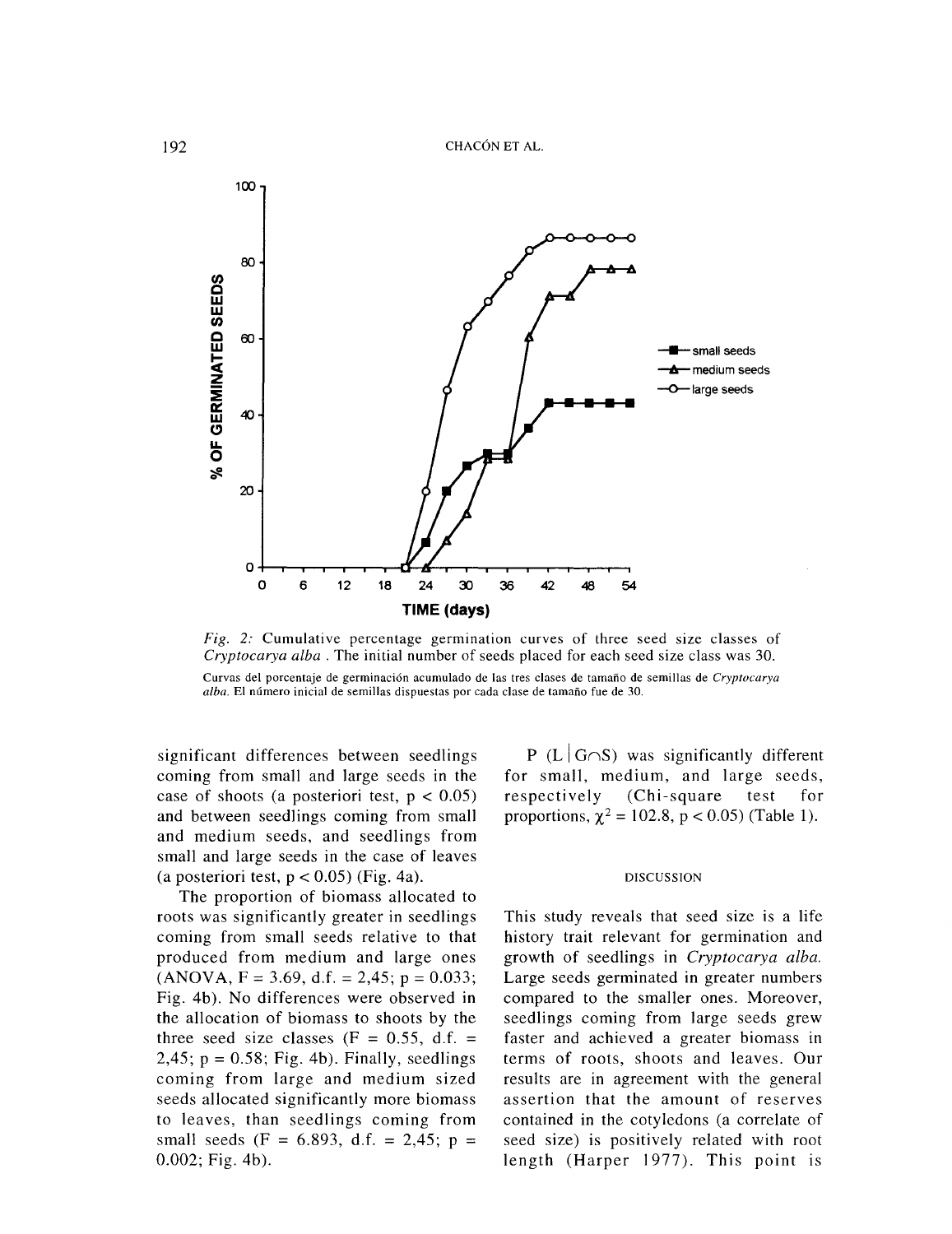



*Fig. 3:* Shoot length (mean  $\pm$  2 SE) (a), and shoot growth rate (mean  $\pm$  2 SE) (b), in seedlings coming from small, medium and large seeds in *Cryptocarya alba.* 

Longitud de los vástagos (media  $\pm$  2 EE) (a), y tasa de crecimiento de los vástagos (media  $\pm$  2 EE) (b), en plantulas provenientes de semillas chicas, medianas y grandes en *Cryptocarya alba.*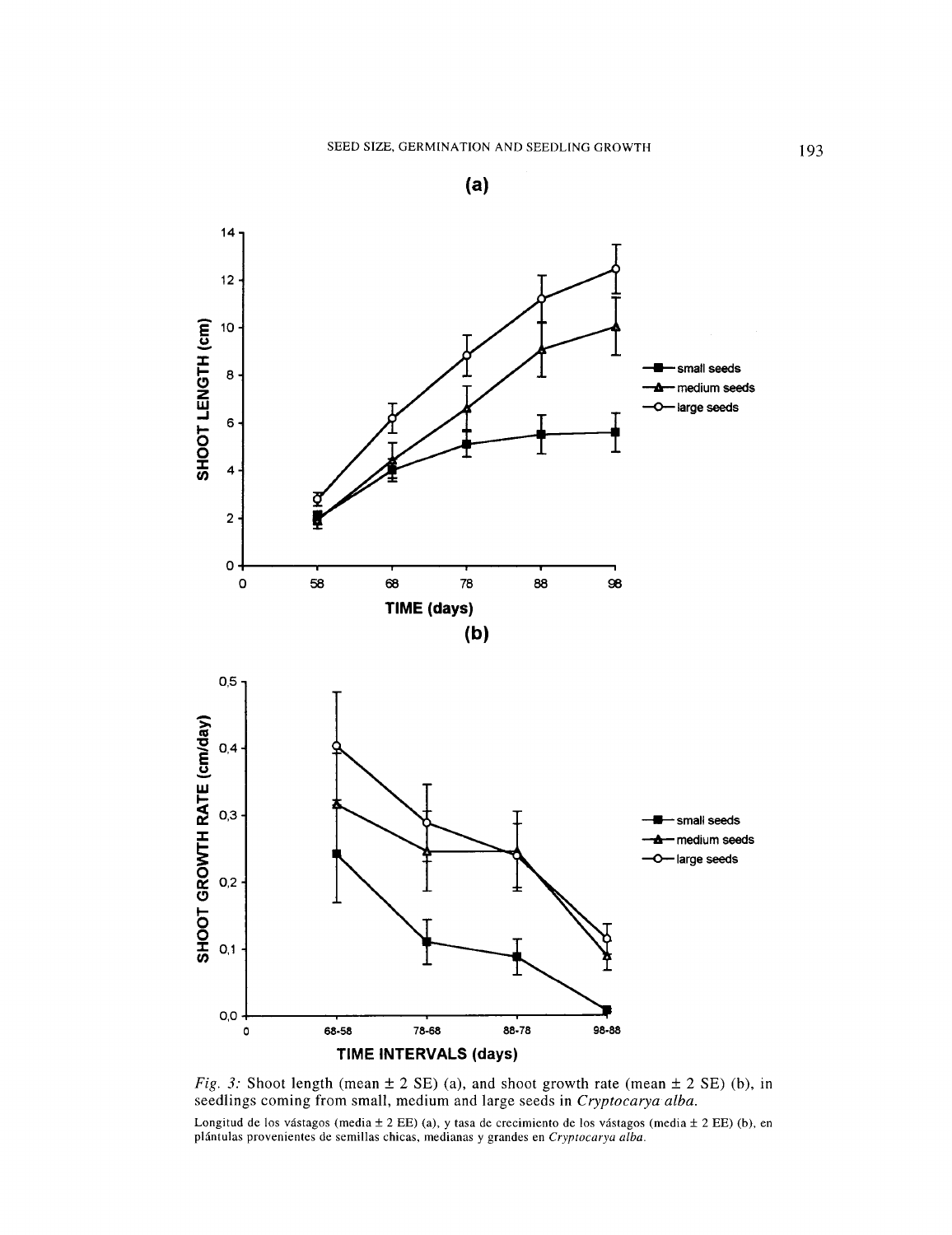

*Fig. 4:* Root, shoot and leaf biomass (mean ± 2 SE) (a), and biomass allocated to roots, shoots and leaves (mean  $\pm$  2 SE) (b), in seedlings coming from small, medium and large seeds in *Cryptocarya alba.* Means with different letters differ significantly.

Biomasa de la raíz, tallo y hojas (media  $\pm$  2 EE) (a), y biomasa asignada a raíces, tallos y hojas (media  $\pm$  2 EE) (b), en plántulas provenientes de semillas chicas. medianas y grandes en *Cryptocarya alba.* Los promedios con letras diferentes difieren significativamente.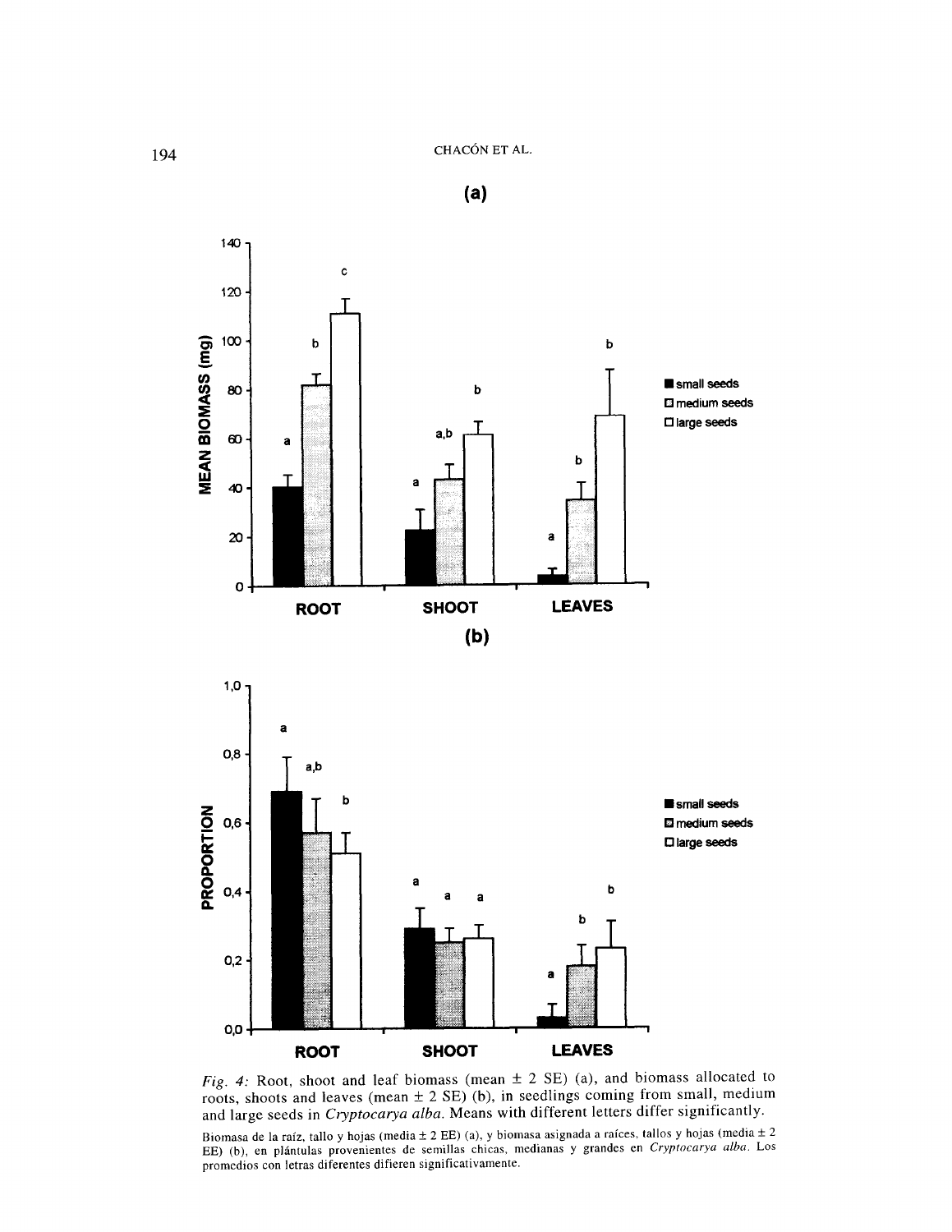## TABLE I

Final seedling outcome estimated through P(G), P(S), and P(L) in *Cryptocarya alba.* P(G): probability that a seed germinates; P(S): probability that a germinated seed develops a shoot, and P(L): probability that a seedling produces 3 or more leaves at least 1 em in length each.

Desempeño final de las plántulas estimado a través de P(G), P(S), y P(L) en *Cryptocarya alba*. P(G): probabilidad que una semilla germine; P(S): probabilidad que una semilla germinada desarrolle un vastago, y P(L): probabilidad que una plantula produzca 3 o más hojas de al menos I em de longitud cada una.

| Small seeds                           | Medium seeds                        | Large seeds                |
|---------------------------------------|-------------------------------------|----------------------------|
| 30                                    | 28 <sup>1</sup>                     | 30                         |
|                                       |                                     |                            |
| $P(G) = 0.43$ <sup>a</sup>            | $P(G) = 0.79$ <sup>b</sup>          | $P(G) = 0.87b$             |
|                                       |                                     |                            |
| 13                                    | 22                                  | 26                         |
|                                       |                                     |                            |
| $P(S) = 0.69$ <sup>a</sup>            | $P(S) = 0.60$ <sup>a</sup>          | $P(S) = 0.60$ <sup>a</sup> |
|                                       |                                     |                            |
|                                       | 13                                  | 22                         |
|                                       |                                     |                            |
| $P(L) = 0.11$ <sup>a</sup>            | $P(L) = 0.62 h$                     | $P(L) = 0.77$ <sup>c</sup> |
|                                       |                                     |                            |
|                                       | 8                                   | 17                         |
| $P(L   G \cap S) = 0.03$ <sup>a</sup> | $P(L G \cap S) = 0.29$ <sup>b</sup> | $P(L G \cap S) = 0.57$ c   |

Note: Means with different letters differ significantly (Chi-square test for proportions,  $p < 0.05$ ). <sup>1</sup> Two medium sized seeds were lost.

important because seedlings with larger roots are able to compensate for water lost by transpiration (Baker 1972), specially in areas where seedlings must overcome dry seasons such as the Mediterranean region of central Chile (Di Castri & Hajek 1976). Differences observed between seedlings coming from large versus small seeds have profound demographic implications as tiny differences in early stages become disproportionately greater in later ones in terms of plant survival and vigour (Howe & Richter 1982).

Although the biomass of roots, shoots and leaves was always greater in large seeds, there were differences in terms of relative biomass allocation. In fact, large seeds invested proportionally more biomass to leaves whereas small seeds invested

proportionally more to roots. The net primary productivity of seedlings is positively correlated with photosynthetic to non-photosynthetic tissue ratios, specially when Photosynthetically Active Radiation intensity is above the leaf light compensation point (Foster 1986). Thus, because seedlings allocate more energy to leaves, those coming from large seeds have higher net primary productivity in comparison to their smaller counterparts. These differences in performance may be crucial in determining which seedlings have a better chance of reaching the canopy in forest gaps. In general, tree species, such as those belonging to Lauraceae, are termed "persistent species" because they germinate in the shade and form a seedling bank on the forest ground "waiting for" the fortuitous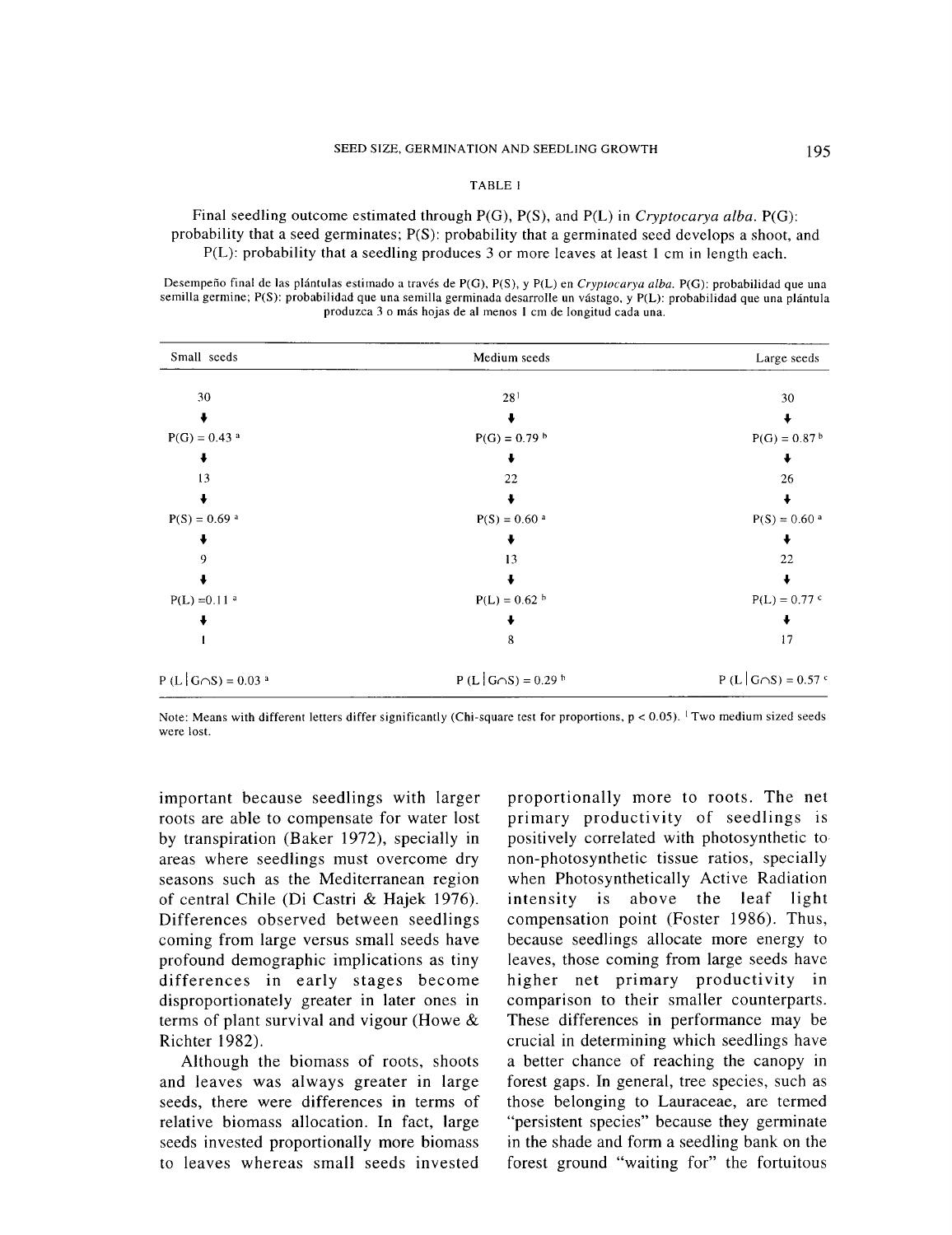appearance of a small treefall gap (Foster 1986). We expect that seedlings coming from large seeds will have a greater ability to grow and become dominant in gaps.

We did not find any other study documenting that small seeds allocate more biomass to roots. We can hypothesise that in small seeds, with scarce reserves in the cotyledons, energy investment to roots allow them to explore a greater volume of soil for water and nutrients.

Substantial differences among seedlings originated from different seed size classes emerged from the comparison of P  $(L | G \cap S)$ . We observed significant differences among P(G) and specially among  $P(L)$ , but not in  $P(S)$ . That is, although seedlings coming from small seeds developed shoots in the same proportion than medium and large seeds, their reserves were not sufficient to produce 3 or more leaves.

Our study suggests that seedlings coming from large seeds have enormous advantages over seedlings coming from small seeds. Therefore, seed size will be an important demographic filter at an early phase of the life cycle of C. *alba.* However, Venable & Brown (1988) have suggested that at least theoretically, under favourable conditions of light or humidity, seedlings coming from small and large seeds will not present differences in recruitment, but under unfavourable conditions, seedlings coming from large seeds will show greater recruitment. This is an hypothesis that should be evaluate empirically.

Finally, we observed differences among seedlings coming from different sized seeds even though our experiment was carried out without resource restrictions (water ad libitum and one seed per pot). Others authors (e.g., Dolan 1984, Stanton 1984) did not find differences between seedlings from different seed size when they performed their experiments under similar conditions. We predict that the differences observed in the laboratory with respect to germination, seedling growth and biomass allocation, will increase under fields conditions, where water availability is limiting during at least six months of the year.

## ACKNOWLEDGMENTS

Alejandro A. Mufioz and Rodrigo Vásquez improved the English and made valuable comments on the manuscript. This study has been partially supported by FONDECYT 3950023 to Rodrigo Vásquez and Sigma-Xi (USA) and Departamento de Postgrado y Postítulo, Universidad de Chile: Beca PG/010/ 97 to Paulina Chacón. Carolina Henríquez is supported by CONICYT, Chile. This study is a contribution to the "Programa Bosques Nativos", DID, Universidad de Chile.

#### LITERATURE CITED

- ARMESTO JJ & JA MARTINEZ (1978) Relations between vegetation structure and slope aspect in the Mediterranean region of Chile. Journal of Ecology 66: 881-889.
- BAKER HG (1972) Seed weight in relation to environmental conditions in California. Ecology 53: 997-1010.
- BONFIL C ( 1998) The effects of seed size, cotyledon reserves, and herbivory on seedling survival and growth in *Quercus rugosa* and *Q. laurina*  (Fagaceae). American Journal of Botany 85: 79-87.
- BUSTAMANTE RO (1992) Granivoria y espaciamiento entre plántulas y sus plantas madres: el efecto de Ia distancia entre plantas madres. Tesis Doctoral, Universidad de Chile.
- BUSTAMANTE RO, A WALKOWIAK, CA HENRIQUEZ & I SEREY ( 1996) Bird frugivory and the fate of seeds of *Cryptocarya alba* (Lauraceae) in the Chilean matorral. Revista Chilena de Historia Natural 69: 357-364.
- DI CASTRI F & ER HAJEK (1976) Bioclimatología de Chile. Editorial de Ia Universidad Cat6lica de Chile, Santiago, Chile. 128 pp.
- DOLAN RW (1984) The effect of seed size and maternal source on individual size in a population of *Ludwigia leptocarpa* (Onagraceae). American Journal of Botany 71: 302-307.
- FENNER M (1985) Seed Ecology. Chapman and Hall, London, England. 151 pp.
- FOSTER SA (1986) On the adaptive value of large seeds for tropical moist forest trees: a review and synthesis. The Botanical Review 52: 260-299.
- HARPER JL ( 1977) Population Biology of Plants. Academic Press, London. 892 pp.
- HENDRIX SD, E NIELSEN, T NIELSEN & M SCHUTT (1991) Are seedlings from small seeds always inferior to seedlings from large seeds? Effects of seed biomass on seedling growth in *Pastinaca sativa* L. New Phitologist 119: 299-305.